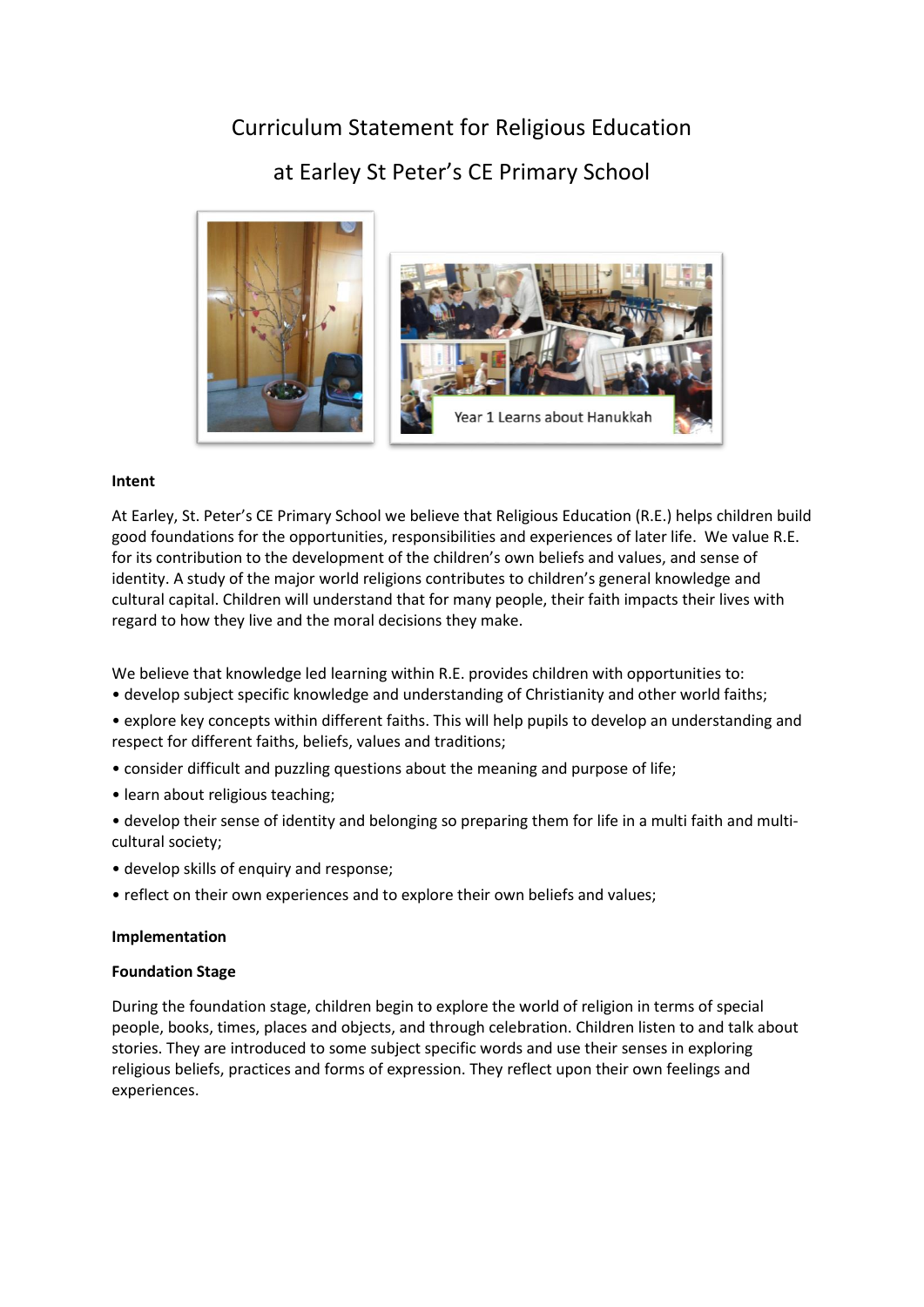## **Key Stage One**

At key stage 1, children focus on the study of Christianity with additional units covering work on Judaism. Children learn about different beliefs about God and the world around them. They encounter and respond to a range of stories, artefacts and other religious materials. They learn to recognise that beliefs are expressed in a variety of ways, and begin to use subject specific vocabulary. They begin to understand the importance and value of religion for believers, especially other children and their families.

Children engage in dialogue with their peers and ask relevant questions. They develop a sense of wonder about the world, using their imaginations. They talk about what is important to themselves and others, valuing themselves, reflecting on their own feelings and experiences and developing a sense of belonging.

### **Key Stage Two**

At key stage 2, children focus on the study of Christianity with two additional units per year covering work on Sikhism (Year 3), Judaism (Year 4), Hinduism (Year 5) and Islam (Year 6).

Children learn about the beliefs, teachings, practices and ways of life central to these religions. They learn about sacred texts and other sources of wisdom and consider their meanings. They make connections between different aspects of religion and belief and consider different forms of religious expression.

They begin to recognise diversity in religion, learning about similarities and differences both within and between religions and the importance of dialogue between them. They extend their range and use of subject specific vocabulary.

Children engage in dialogue with their peers and communicate their ideas clearly, recognising other people's viewpoints. They consider their own beliefs and values and those of others in the light of their learning in religious education.

In addition to regular RE lessons, children in all year groups participate in a number of 'RE:Inspired' sessions where they further develop their knowledge of an aspect of Christianity which links to the unit of work they are studying.

#### **Impact**

When children leave Earley, St. Peter's, they will have acquired subject specific knowledge and understanding of the core beliefs, concepts and practices of Christianity, Judaism, Sikhism, Islam and Hinduism (as the principal religions represented in Great Britain). They will also be able to make links between these religions. They will have made significant progress on their own journey of understanding what they believe as individuals. This in turn will supplement and enrich their general knowledge of the culture within which they live. The teaching of a wide range religions will also develop pupils' understanding and tolerance of people from other faiths.

#### **Assessment**

Assessments of the children's knowledge and understanding will be ongoing throughout the year. Assessment will include observations, discussions and written outcomes. A summative assessment